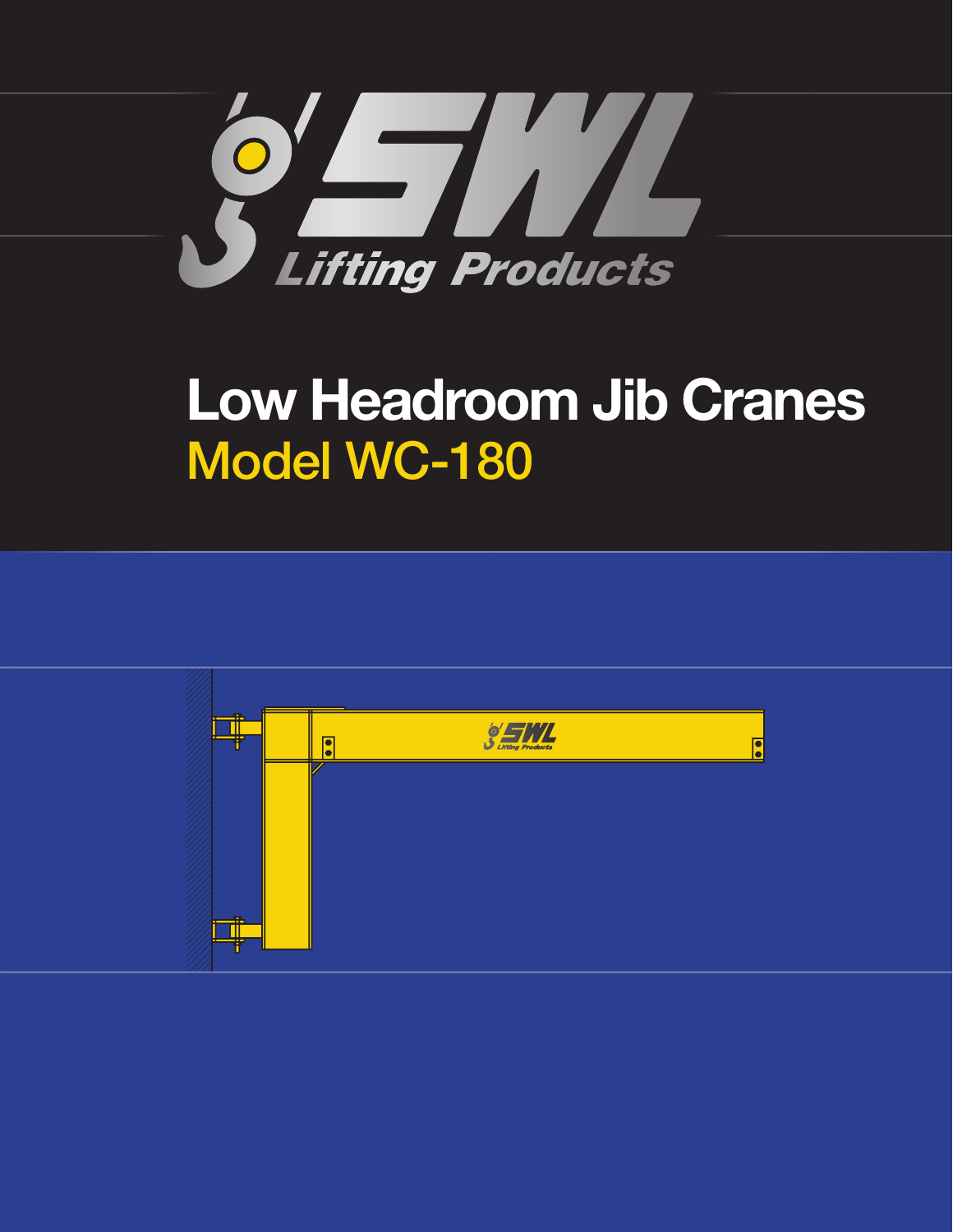

## Jib to Column Mounting Pattern





## **Low Headroom Jib Cranes** Model WC-180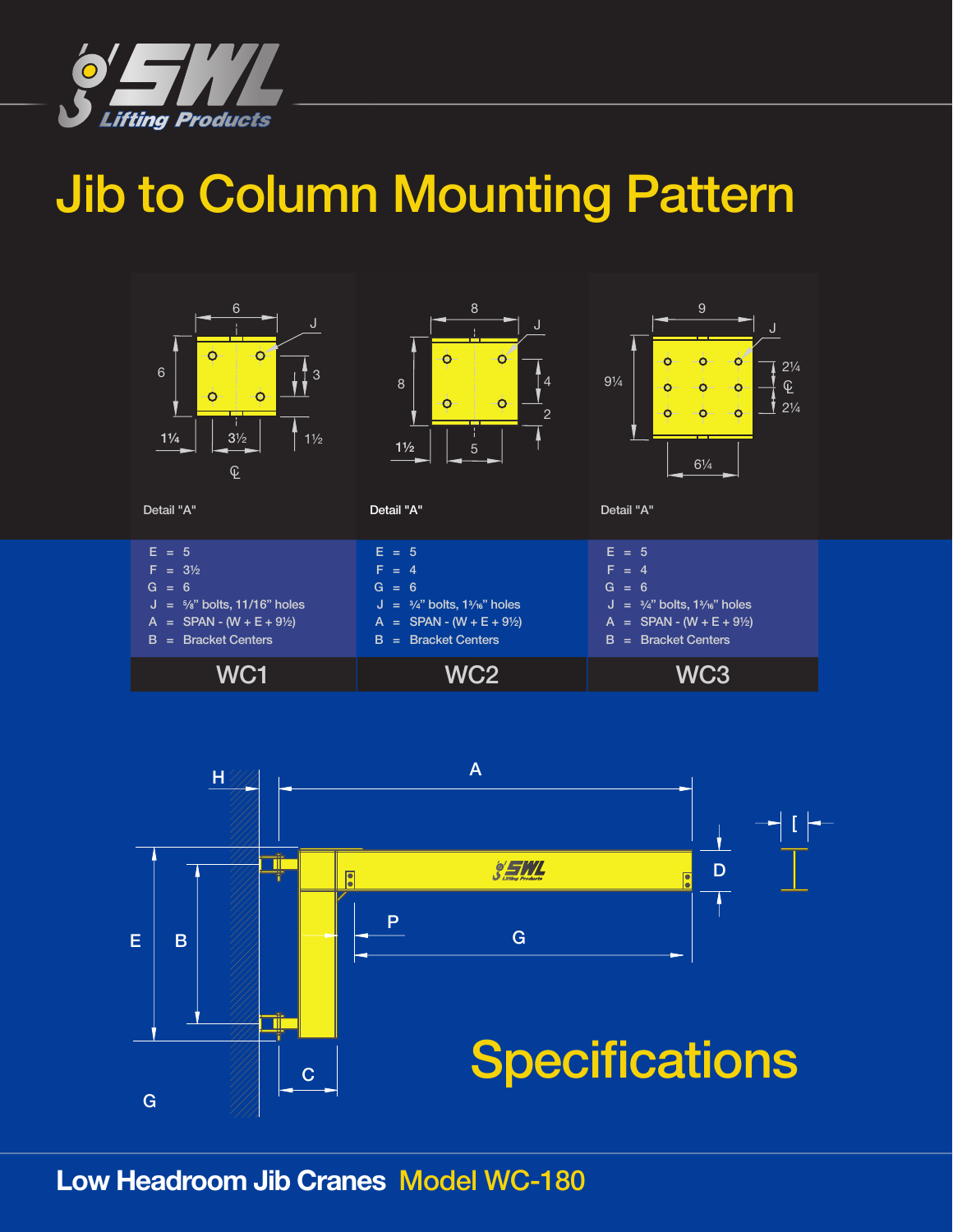## Specifications\*

| Capacity<br>[tons] | A         | Model No.     | <b>Bracket</b><br>Type | <b>B</b> Bracket<br>Centres | $\mathbf{C}$ | D         | E.      | F                | G          | н                | Thrust & Pull [lbs.] |
|--------------------|-----------|---------------|------------------------|-----------------------------|--------------|-----------|---------|------------------|------------|------------------|----------------------|
| 1/4                | 8'        | WC180-500-8   | $WC-1$                 | 3'0''                       | 11"          | 6"        | 4'1''   | $3\frac{3}{8}$ " | 6'6''      | $3\frac{1}{2}$ " | 2000                 |
|                    | 10'       | WC180-500-10  |                        | 3'0''                       | 11"          | 6"        | 4'1''   | $3\frac{3}{8}$ " | 8'6''      |                  | 2540                 |
|                    | 12'       | WC180-500-12  |                        | 3'0''                       | 13"          | 8"        | 4'1''   | 4"               | 10' 4"     |                  | 3100                 |
|                    | 14'       | WC180-500-14  |                        | 3'0''                       | 13"          | $8"$      | 4'1''   | 4"               | 12' 4''    |                  | 3670                 |
|                    | 16'       | WC180-500-16  |                        | 3'0''                       | 18 3/4 "     | 13 3/4 "  | 5'1"    | $5"$             | 13' 10"    |                  | 4380                 |
|                    | 18'       | WC180-500-18  |                        | 4'0''                       | 18 3/4 "     | 13 3/4 "  | 5'1''   | $5"$             | 15' 10"    |                  | 3900                 |
|                    | 20'       | WC180-500-20  |                        | 4'0''                       | 18 3/4 "     | $13 \%$ " | 5'1''   | 5"               | 17'10"     |                  | 4770                 |
| 1/2                | 8'        | WC180-1000-8  | $WC-1$                 | 3'0''                       | 11"          | 6"        | 4'1''   | $3\frac{3}{8}$ " | 6' 6''     | $3\frac{1}{2}$   | 3900                 |
|                    | 10'       | WC180-1000-10 |                        | 3'0''                       | 13"          | 8"        | 4'1''   | 4"               | 8' 4''     |                  | 4920                 |
|                    | 12'       | WC180-1000-12 |                        | 3'0''                       | 13"          | 8"        | 4'1''   | 4"               | 10' 4"     |                  | 5970                 |
|                    | 14'       | WC180-1000-14 |                        | 4'0''                       | 18 % "       | 13 % "    | 5'1''   | 5"               | 11'10"     |                  | 5350                 |
|                    | 16'       | WC180-1000-16 |                        | 4'0''                       | 18 % "       | 13 % "    | 5'1"    | 5"               | 13' 10"    |                  | 6410                 |
|                    | 18'       | WC180-1000-18 |                        | 4'0''                       | 18 3/4 "     | 13 % "    | 5'1"    | 5"               | 15' 10"    |                  | 7330                 |
|                    | 20'       | WC180-1000-20 |                        | 6'0''                       | $20\%$ "     | $15\%$ "  | 7'1''   | 15 1/2 "         | 17'6''     |                  | 5730                 |
| $\mathbf{1}$       | 8'        | WC180-2000-8  | $WC-1$                 | 4'0''                       | 13"          | 8"        | 5'1"    | 4"               | 6' 4''     | $3\frac{1}{2}$   | 5750                 |
|                    | 10'       | WC180-2000-10 |                        | 5'0''                       | 18 3/4 "     | 13 3/4 "  | 6'1''   | 5"               | 7'10''     |                  | 5850                 |
|                    | 12'       | WC180-2000-12 |                        | 5'0''                       | 18 3/4 "     | 13 3/4 "  | 6'1''   | 5"               | 9'10"      |                  | 7090                 |
|                    | 14'       | WC180-2000-14 |                        | 5'0''                       | 18 3/4 "     | $13 \%$ " | 6'1''   | 5"               | 11'10"     |                  | 8340                 |
|                    | 16'       | WC180-2000-16 |                        | 6'0''                       | 20 3/4 "     | 15 3/4 "  | 7'1''   | $5\frac{1}{2}$   | 13'6''     |                  | 8150                 |
|                    | 18'       | WC180-2000-18 |                        | 6'0''                       | $20\%$ "     | 15%       | 7'1''   | $5\frac{1}{2}$   | 15'6''     |                  | 9560                 |
|                    | 20'       | WC180-2000-20 |                        | 6'0''                       | $20\%$ "     | $15\%$ "  | 7'1''   | 7"               | 17'6''     |                  | 10760                |
| $\overline{2}$     | 8'        | WC180-4000-8  | $WC-2$                 | 4'0''                       | 15"          | 10"       | 5'1"    | 45/8"            | 6'2''      | 4"               | 11460                |
|                    | 10'       | WC180-4000-10 |                        | 4'0''                       | $18\%$ "     | $13\%$ "  | 5'1''   | 5"               | 7'10''     |                  | 14400                |
|                    | 12'       | WC180-4000-12 |                        | 4'6''                       | $20\%$ "     | $15\%$ "  | 5'7''   | 5 1/2 "          | 9' 8"      |                  | 15500                |
|                    | 14'       | WC180-4000-14 |                        | 5'0''                       | $20\%$ "     | $15\%$ "  | 6'1''   | $5\frac{1}{2}$   | 11' 8''    |                  | 16620                |
|                    | 16'       | WC180-4000-16 |                        | 6'0''                       | 21"          | 16"       | 7'1''   | 7"               | 13' 8''    |                  | 16100                |
|                    | 18'       | WC180-4000-18 |                        | 6' 6''                      | 21"          | 16"       | 7'7''   | 7"               | 15' 8''    |                  | 16900                |
|                    | 20'       | WC180-4000-20 |                        | 7'6''                       | 22%"         | $17\%$ "  | 8'1"    | $7\frac{1}{2}$ " | 17'6''     |                  | 16680                |
| 3                  | $8^\circ$ | WC180-6000-8  | $WC-3$                 | 4'0''                       | 17"          | 12"       | $5'1''$ | $5"$             | 6'0''      | 4"               | 17140                |
|                    | 10'       | WC180-6000-10 |                        | 4'6''                       | 17"          | 12"       | 5'7''   | $5"$             | $8'$ $0''$ |                  | 19200                |
|                    | 12'       | WC180-6000-12 |                        | $5'6''$                     | 21"          | 16"       | 6'7''   | 7"               | 9' 8''     |                  | 18900                |
|                    | 14'       | WC180-6000-14 |                        | 6'0''                       | 21"          | 16"       | 7'1''   | 7"               | 11' 8''    |                  | 19900                |
|                    | 16'       | WC180-6000-16 |                        | 7'6''                       | 23"          | 18"       | 8'1"    | $7\frac{1}{2}$ " | 13' 8''    |                  | 18900                |
|                    | 18'       | WC180-6000-18 |                        | 8'6''                       | 25 3/4 "     | 20 % "    | 9'7''   | 8 1/4 "          | 15'3''     |                  | 19000                |
|                    | 20'       | WC180-6000-20 |                        | 9'6''                       | 26"          | 21"       | 10'7"   | $8\frac{1}{4}$ " | 17'3''     |                  | 19370                |

\* Dimensions are subject to change without notice.

All our jib cranes have been re-engineered to the highest standards available and welded to Canadian Standard CSA W47.1. Our parent company, The Dressor Group Ltd. is certified to CSA W59.